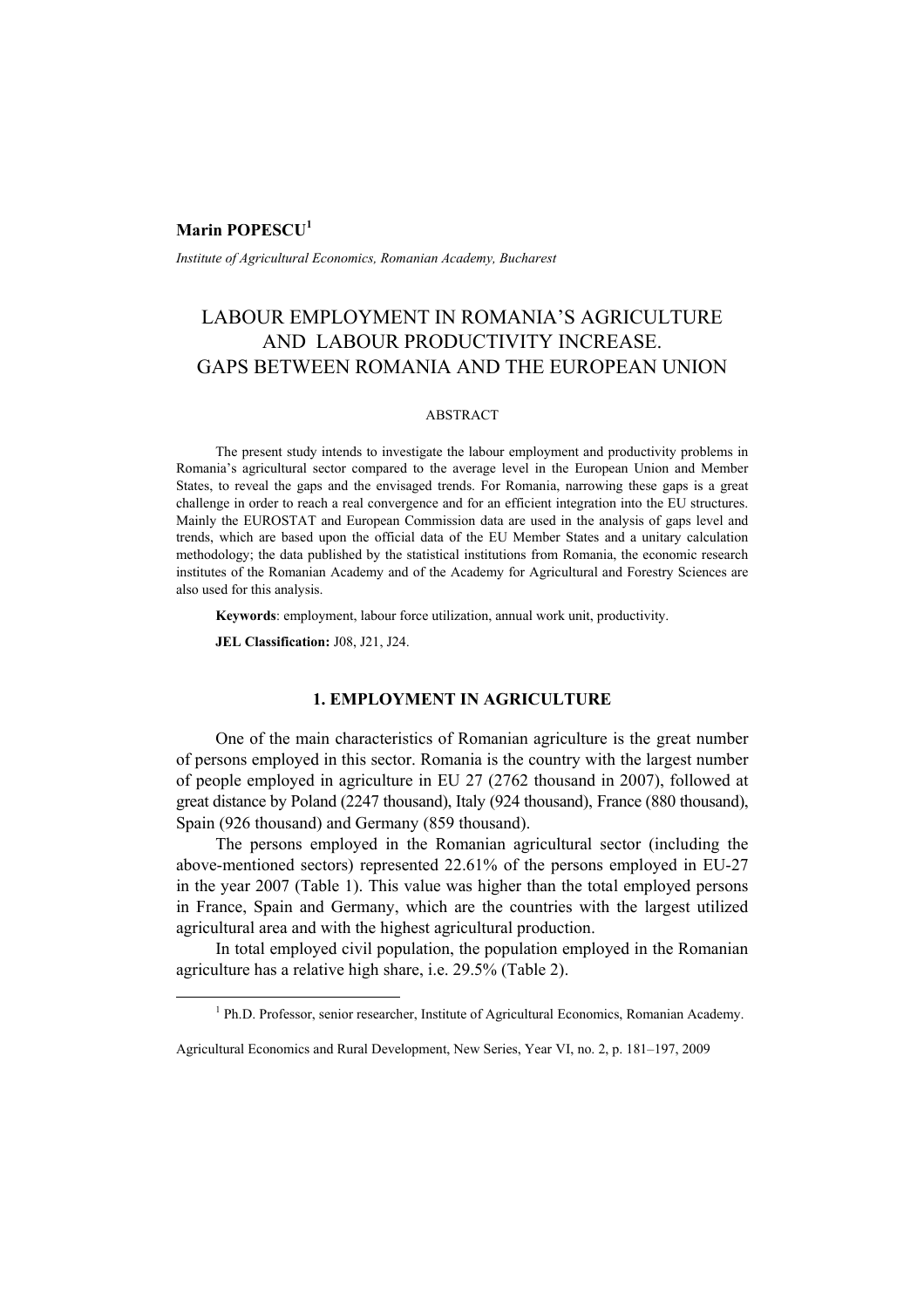### *Table 1*

### Persons employed in agriculture, hunting, forestry and fisheries 2001–2007

| Thousand people |  |
|-----------------|--|
|                 |  |

|           | 2001  | 2002  | 2003  | 2004  | 2005  | 2006  | 2007  |
|-----------|-------|-------|-------|-------|-------|-------|-------|
| EU-27     | 15662 | 14461 | 14013 | 12987 | 12869 | 12564 | 12218 |
| $EU-15$   | 6724  | 6539  | 6557  | 6208  | 6180  | 6244  | 6091  |
| Romania   | 4801  | 3683  | 3530  | 3024  | 3048  | 2843  | 2762  |
| Romania % | 30.65 | 25.47 | 25.19 | 23.28 | 23.68 | 22.63 | 22.61 |
| of EU-27  |       |       |       |       |       |       |       |

*Source:* European Commission (2007 and 2008), Agriculture in the European Union – Statistical and Economic Information.

*Note*: The employed persons include all the remunerated persons or self-employed plus the unpaid family workers. The persons employed in more than one economic sector are taken into account only in the sector where their work is prioritary.

#### *Table 2*

The population employed in agriculture in total civil employed population 2001–2007

|         |        |          |      |      |             |      | $\%$ |
|---------|--------|----------|------|------|-------------|------|------|
|         | 2001   | 2002     | 2003 | 2004 | 2005        | 2006 | 2007 |
| EU-27   | $\sim$ | $\cdots$ | 6.8  | 6.3  |             | 5.9  | D.O  |
| $EU-15$ | 4.2    | 4. I     | 4.6  | 0.د  |             |      | ر. ر |
| Romania | 44.4   | 37.7     | 27 7 | 32.6 | 222<br>J2.J | 30.6 | 29.5 |

*Source*: European Commission (2007 and 2008), Agriculture in the European Union – Statistical and Economic Information.

Romania is on the first place in EU-27 as regards the share of the population employed in agriculture in the civil employed population. The share of this population was by 5.27 times higher compared to that in the EU-27. Shares closer to that of Romania, but over the 5.6% EU-27 average were found in Poland, Latvia, Lithuania, Slovenia, Greece and Portugal.

The employment trend in agriculture is in line with the multi-millennium diminution trend. Agriculture, since its emergence, has supplied labour force to non-agricultural activities for the expansion of these activities. In the period 2001– 2007, the number of persons employed in agriculture, forestry and fisheries was down by over 42%, and their share in the civil employed population diminished by almost 15%. This diminution is higher than that in the EU-27. This trend continuation will lead to a significant diminution of the existing gap compared to the EU.

The utilization of persons employed in agriculture is revealed by the volume of total work expressed in annual work units (AWU) (Table 3). In the year 2006 in Romania, the work volume in agriculture represented 20.4% of the average EU-27 and 43.5% of the average EU-15. In the same year, similarly to the case of the employed population, the work volume in Romanian agriculture exceeded that of France, Germany and Spain together (2459.1 thousand) – three of the largest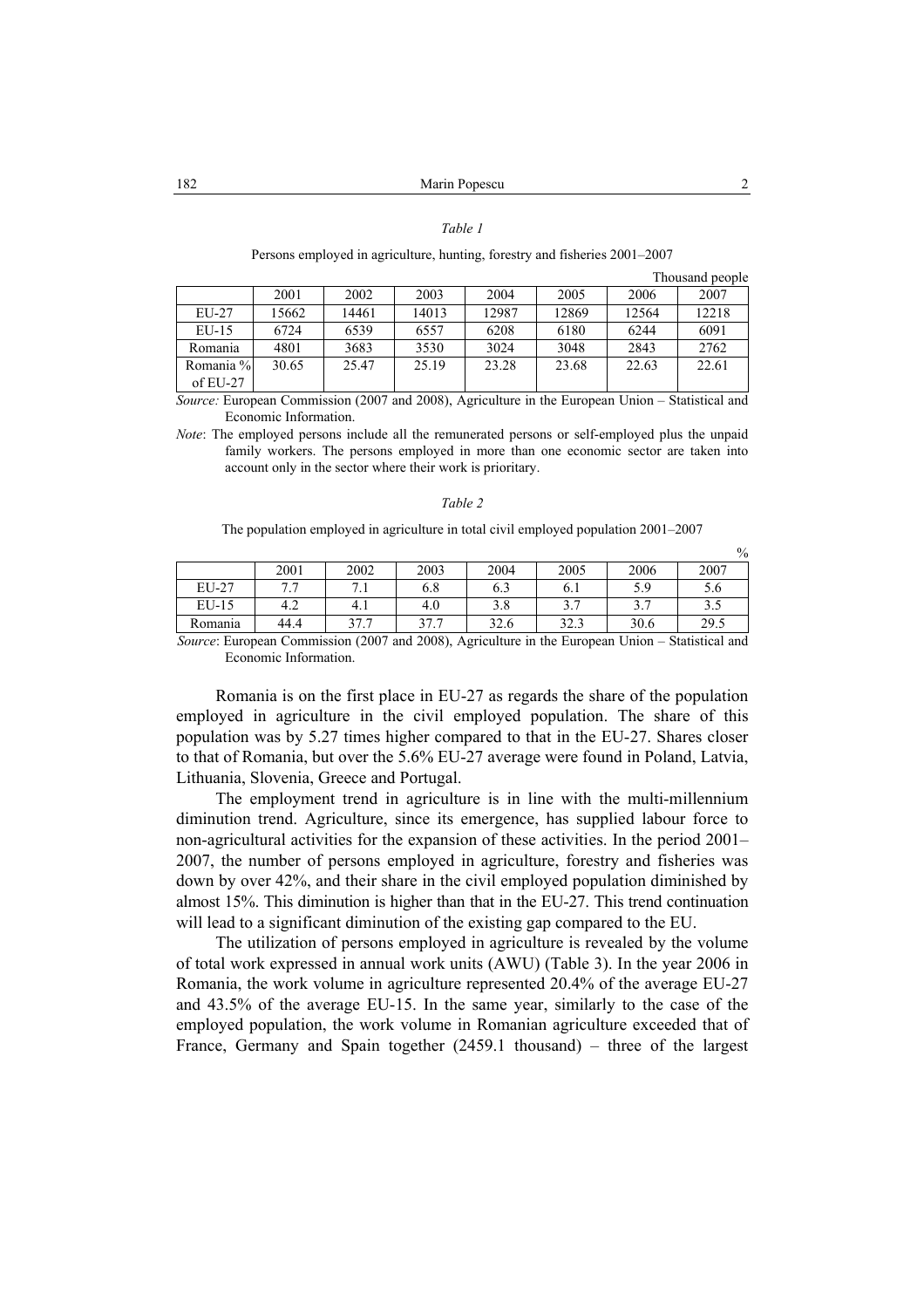countries in EU. This means that labour productivity in Romanian agriculture is significantly lower compared to that in the EU.

| ۰,<br>I |  |
|---------|--|
|---------|--|

| The total work volume in annual work units (AWU) 2001–2006 |  |  |  |
|------------------------------------------------------------|--|--|--|
|------------------------------------------------------------|--|--|--|

|                                                     |         |         |         |         |         | -thousand- |
|-----------------------------------------------------|---------|---------|---------|---------|---------|------------|
|                                                     | 2001    | 2002    | 2003    | 2004    | 2005    | 2006       |
| $EU-27$                                             | 14282.5 | 13550.1 | 13292.3 | 12691.8 | 12627.8 | 12371.2    |
| $EU-15$                                             | 6455.4  | 6282.9  | 6165.3  | 6076.3  | 5897.4  | 5796.7     |
| Romania                                             | 3121.0  | 2765.0  | 2696.0  | 2336.0  | 2596.0  | 2527.0     |
| <i>Source:</i> European Commission, Eurostat, 2008. |         |         |         |         |         |            |

*Note:* The annual work unit (AWU) represents the full-time work input of one person (245 days  $\times$ 

8 hours/day) related to the activity carried out on the agricultural holding*.* 

The number of AWU decreased each year both in the EU and in Romania. In the period 2001-2006, in EU-27, the number of AWU was down by 13.4%, in EU-15 by 9.0% and in Romania by 20.0%. Although the gap between Romania and EU in terms of the work volume in agriculture decreased, it still remains extremely big. It should be also mentioned that a person employed on the agricultural holdings in Romania achieves only 0.28% of an AWU as against 0.40% as one person averagely achieves in EU-27 and 0.45% in EU-15; with this value Romania is on the penultimate position in EU-27, before Malta. The countries with the highest average utilization of AWU/person are the Czech Republic (77), Belgium (70), Netherlands and Luxemburg (68), France (68) and Germany (67).

### *Table 4*

 Total number of persons working on farms Total number of AWU (equivalent workers) AWU/ person The work input in agriculture –thousand– Total thousand full time –thousand– Family members Non-family  $members<sup>1</sup>$ (AWU) EU-27 2003 30516 12391 0.41 10856.9 1536.6 13351.5 2005 29706 11744 0.40 10258.0 1486.2 12713.6 EU-15 2003 12854 5656 0.44 4642.4 1014.1 6326.1 | 2005 | 11957 | 5338 | 0.45 | 4322.3 | 1016.1 | 5982.9 Romania 2003 8884 2510 0.28 2417.5 92.4 1699.5 2005 8515 2408 0.28 2353.0 54.6 2595.6

The working volume per person who works on agricultural holdings

*Source:* European Commission, Eurostat, 2007.

1) Without non-family members employed on a non-regular basis.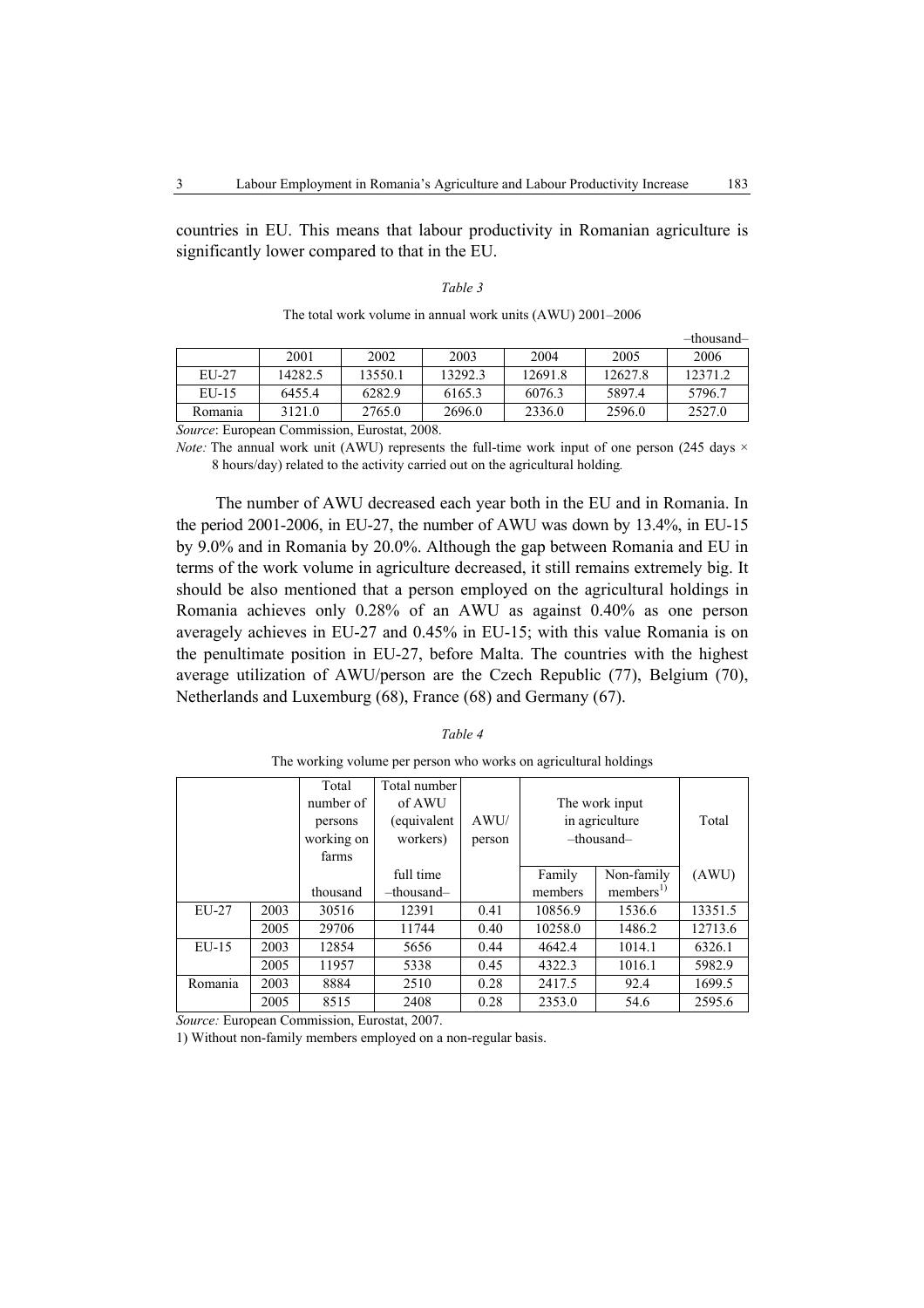The low AWU level/person reveals that in Romania's agriculture there is a great waste of labour force (Table 4). The causes of such a big waste are many.

Among these, we first mention the existence of a large population surplus mainly in the regions with a strong agrarian character. While in the developed countries in the EU, the number of people employed in agriculture has diminished for many decades, reaching a level below the necessary limit, which determined them to use immigrants in certain periods, in Romania, in the last decade of the past century, an atypical process was noticed, as the labour force shifted from the non-agricultural sectors to agriculture (mainly by massive labour rationalization from the non-farm sectors and early retirement), under the conditions in which surplus labour already existed in agriculture. As a result, the marginal productivity of these persons was null or almost null.

In the second place, under the conditions of the atomization of the farms, most of these have neither the economic nor the physical size to ensure a full use of labour and the necessary incomes.

Thirdly, the policy of underestimation and marginalization of agriculture, materialized in the absence of a significant support, unlike the situation in the EU developed countries, the technological decline, the drastic diminution of the agricultural services, leaving the farmers to the discretion of the suppliers of production means and of the clients-processors, traders, etc., which favoured the massive transfer of value added from agriculture towards different economic operators outside agriculture, the focus on the imports of agri-food products to the detriment of the domestic production, resulted in the set-aside phenomenon, the total area of noncultivated land reaching almost one million hectares, and the non-utilization of large areas under pastures and hayfields.

Thus a paradoxical situation emerged, which resides in the existence of a large labour surplus in the conditions of the non-cultivation and non-use of large agricultural land areas. As a result, the process of leaving agriculture and migration to the EU countries for work in agriculture and in any other activity sector gained ground. Those who left were mainly young persons, capable and willing to work. In a short time, Romania became one of the great exporters of labour force, out of which a significant part came from agriculture.

The effects started to come up, both positive and negative; the positive aspects: the people working abroad began sending money in the country to their relatives, which amounted up to 6–7 billion Euros per year; the negative aspects: unbalancing the labour market, scarcity of labour in constructions, industry, agriculture, services (health, education, etc.), deterioration of family relations, the main losers being the children of those who left. The fact that of the many people who are leaving, fewer are coming back also aggravates the demographic situation of the country, leading to the need to hire labour force from other countries (from Ukraine, Turkey, India, China, the Arab countries, etc.); this situation generates difficulties of adaptation, remuneration, etc. The beginning of the food crisis in 2007 and of the world financial and economic crisis in 2008 result in phenomena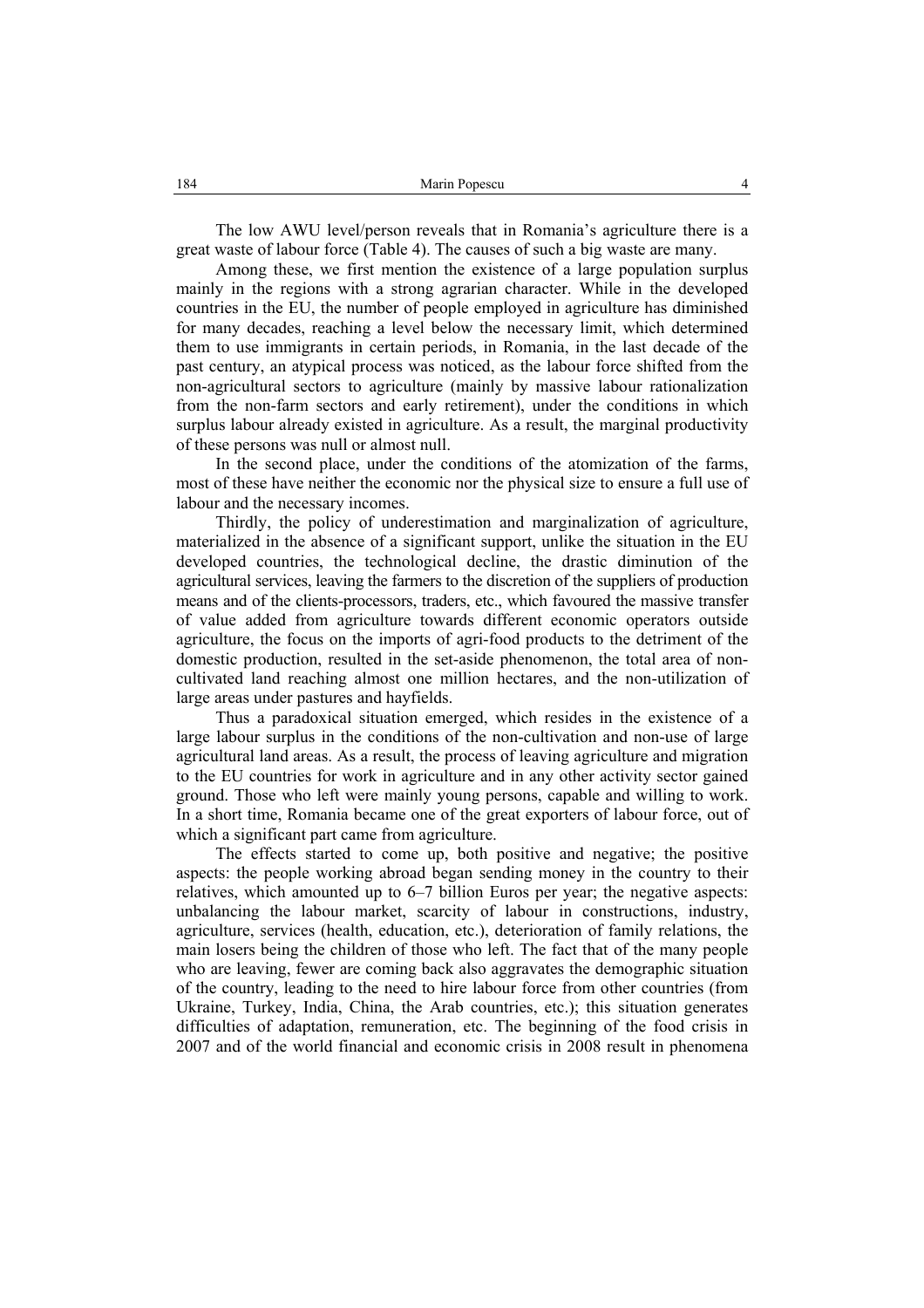whose effects on labour force emigration – immigration and agriculture implicitly are difficult to estimate.

Coming back to the work input in agriculture expressed in AWU, according to the statistical data, the greatest part comes from family members, which reveals the family character of most agricultural holdings, both from Romania and from the European Union. In 2006, the work input of the family members in Romania represented 90.7 % of total, 80.7 % in EU-27 and 72.2 % in EU-15. Only in two countries the work input mainly came from the non-family members (hired under payment conditions): the Czech Republic and Slovakia; in the first country, the family members accounted for only 24.8 % and in the latter 42.5 % of the total. In this countries family agriculture is not prevalent. Among the developed countries, France is almost in the situation in which family farming could give way to agriculture based on hired labour. In other EU-15 countries, out of the total work input, the family members represented 69.4% in Germany, 80.3% in Belgium, 62.3% in Denmark, 65.4% in Spain, 82.4% in Italy, 63.1% in Netherlands, 68.6% in the United Kingdom, 82.8% in Portugal, 81.9% in Greece.

These statistical data are important because they suggest the farm structure orientation towards the establishment of commercial family farms, towards their transformation into the core of the Romanian agriculture. This orientation does not mean the diminution in number of the large and very large-sized farms, of the cultivated area and livestock on these farms as it was the situation in the last years; it rather means the concentration of the production from the lower-sized classes and the establishment of farms of larger-size, both in economic and physical terms, mainly family but also non-family farms: - cooperative companies, commercial companies, individual agricultural holdings.

The large and very large agricultural holdings, which focus upon profit, can reach a higher economic efficiency, yet paying the price of a lower social efficiency, of enlarging the difference between the rich and the poor, of underestimating the ecological issue<sup>2</sup>. In the present conditions of our country, with a large agricultural population and farms that mostly have lower economic and physical size, on short and medium term it is preferable to have as main target the development of family farms, the size of which could increase with the technological progress, information proliferation, increase of the farmers' educational level, the integration into the modern market economy.

The large and very large-sized agricultural holdings, of thousands and dozen thousands of hectares should represent an exception, at least in the present period. The concentration in agriculture has limits that cannot be met in the other branches of the economy, which cannot be overlooked. Furthermore, sustainable agriculture means the combination between the economic efficiency and the social and ecological efficiency, which is hardly possible on the large-sized profit-oriented farms.

 <sup>2</sup> <sup>2</sup> An example in this respect is that although Romania lacks agricultural products for population's consumption, the large agricultural units from the southern part of Romania are increasingly oriented to the cultivation of rapeseed, which yields big profits.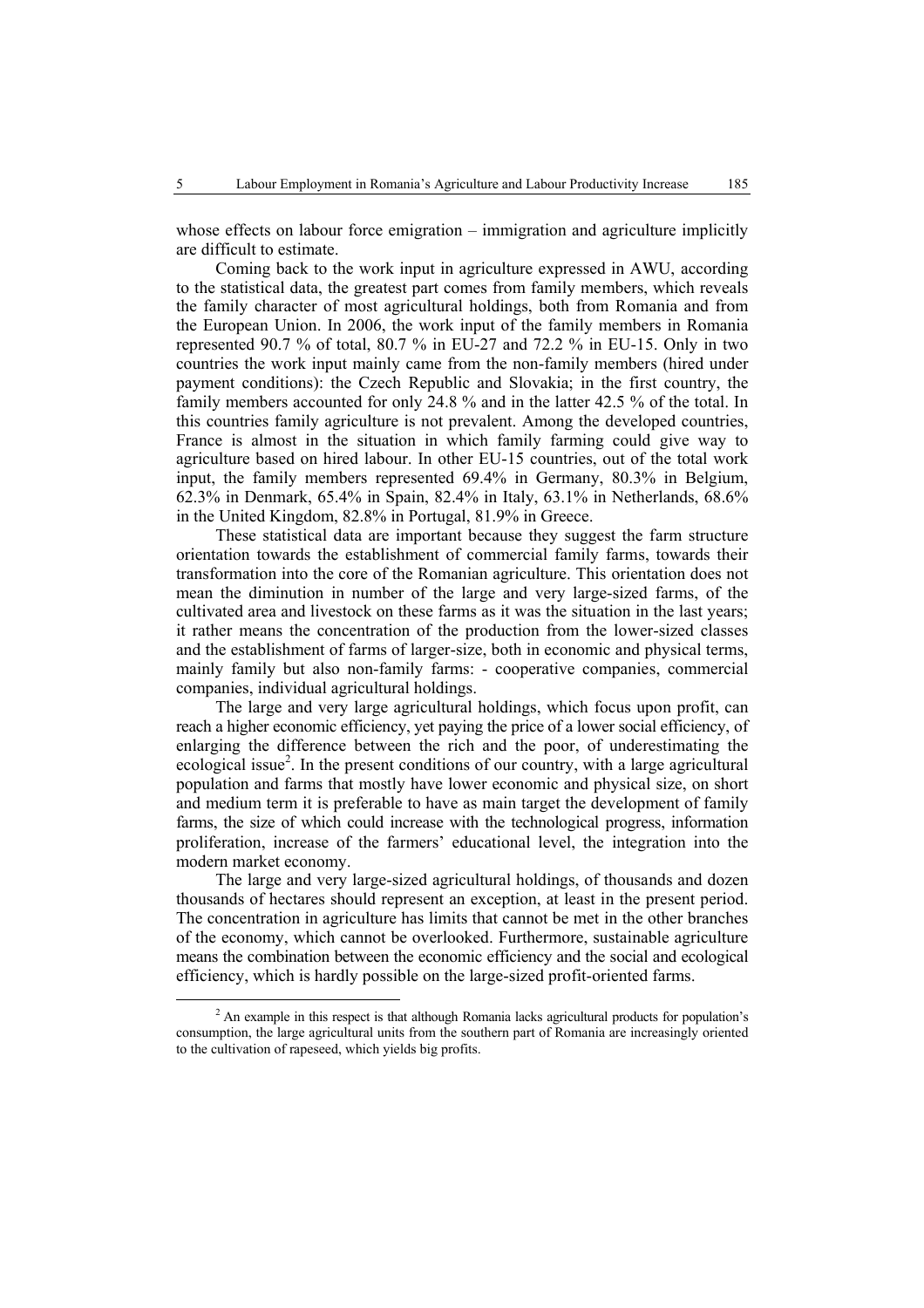# **2. LABOUR PRODUCTIVITY. CURRENT SITUATION AND GAPS COMPARED TO THE EU COUNTRIES**

The growth of labour productivity is an important component of the agricultural production efficiency increase and an essential condition for narrowing the gaps between the Romanian agriculture and the agriculture of the more developed countries in the EU and not only. In the present paper we estimate labour productivity by relating agricultural industry production (AIP) and the gross value added (GVA) to the annual work input volume (AWU) (Table 5).

|                | Agricultur  | Gross  | <b>AWU</b>          | Agricultural   | Gross value | GVA/AWU     |
|----------------|-------------|--------|---------------------|----------------|-------------|-------------|
|                | al industry | value  | thousand            | industry       | added/AWU   | $EU 27=100$ |
|                | production  | added  |                     | production/AWU | Euros       |             |
|                | mil. Euros  |        |                     | Euros          |             |             |
| EU-27          | 326725      | 143445 | 12371.2             | 26410          | 11595       | 100         |
| Belgium        | 6827        | 2335   | 71.9                | 94951          | 32476       | 280.1       |
| Bulgaria       | 3471        | 1548   | 625.0               | 5554           | 2477        | 21.4        |
| Czech Repub.   | 3567        | 866    | 147.9               | 24118          | 5855        | 50.5        |
| Denmark        | 8133        | 2413   | 60.4                | 134652         | 39950       | 345.5       |
| Germany        | 40070       | 12847  | 568.0               | 70545          | 22618       | 195.1       |
| Estonia        | 542         | 221    | 37.4                | 14492          | 5909        | 51.0        |
| Ireland        | 5498        | 1599   | 152.5               | 36052          | 10485       | 90.4        |
| Greece         | 10470       | 6536   | 603.6               | 17346          | 10828       | 93.4        |
| Spain          | 37327       | 22159  | 972.9               | 38367          | 22776       | 196.4       |
| France         | 60645       | 25620  | 918.2               | 66048          | 27902       | 240.6       |
| Italy          | 43076       | 24986  | 1213.0              | 35512          | 20599       | 177.7       |
| Cyprus         | 618         | 322    | 20.6                | 30000          | 15631       | 134.8       |
| Latvia         | 851         | 308    | 136.5               | 6234           | 2256        | 19.5        |
| Lithuania      | 1612        | 555    | 136.3               | 11827          | 4072        | 35.1        |
| Luxemburg      | 244         | 93     | 3.9                 | 62564          | 23846       | 205.7       |
| Hungary        | 6001        | 2263   | 523.8               | 11455          | 4320        | 37.3        |
| Malta          | 127         | 60     | 4.1                 | 30976          | 14634       | 126.2       |
| Netherlands    | 22110       | 9049   | 192.0               | 115156         | 47130       | 406.5       |
| Austria        | 5699        | 2457   | 159.9               | 35578          | 15366       | 132.5       |
| Poland         | 16173       | 6520   | 2235.9              | 7233           | 2916        | 25.1        |
| Portugal       | 6767        | 2726   | 414.7               | 16318          | 6573        | 56.7        |
| Romania        | 14365       | 7010   | 2527.0              | 5685           | 2774        | 23.9        |
| Slovenia       | 1064        | 455    | 88.7                | 11995          | 5130        | 44.2        |
| Slovakia       | 1770        | 509    | 91.3                | 19387          | 5575        | 48.1        |
| Finland        | 3756        | 794    | 93.1                | 40344          | 8528        | 73.5        |
| Sweden         | 4382        | 1184   | 74.6                | 58740          | 15871       | 136.9       |
| United Kingdom | 21558       | 8001   | 298.1               | 72318          | 26840       | 231.5       |
| <b>EU 15</b>   | 276562      | 122799 | $\overline{5796.7}$ | 47710          | 21184       | 182.7       |
|                |             |        |                     |                |             |             |

| ۰,<br>۰, |  |
|----------|--|
|----------|--|

Labour productivity in agriculture, in the year 2006

*Source:* European Commission 2008, Agriculture in European Union – Statistical and Economic Information; own calculations.

*Note:* The agricultural industry production consists of the agricultural production and the production of non-agricultural secondary activities that cannot be separated from the main agricultural activities. In the materials produced by Eurostat and the European Commission the category Agricultural industry production replaces the category Agricultural production.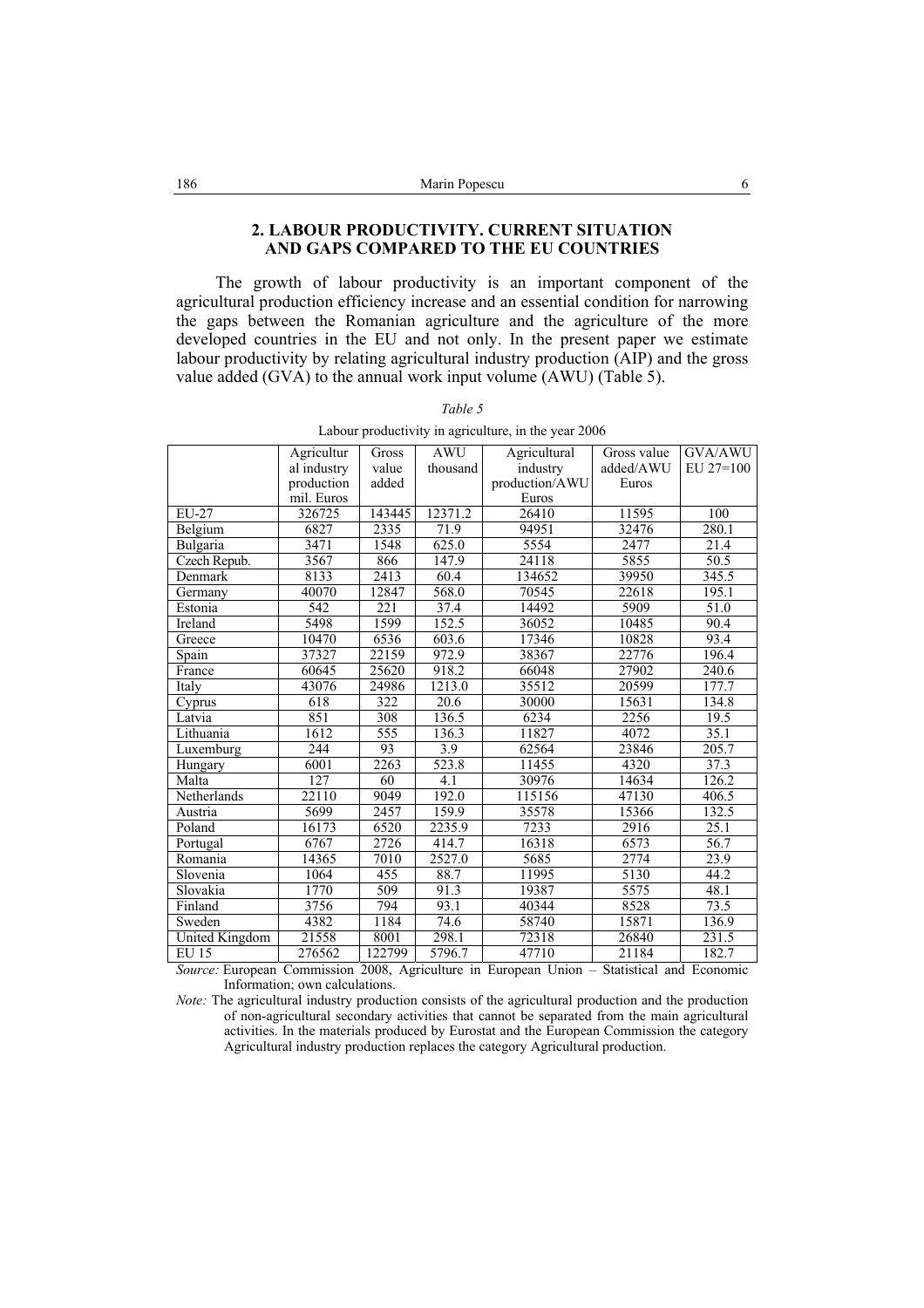

Figure 1. The hierarchy of the EU countries by GVA/AWU (EU-27=100).

The labour productivity gap is significant: in the year 2006, the gross labour productivity (AIP/AWU) was by 4.64 times lower in Romania compared to the EU-27 average, and the net productivity (GVA/AWU) by 4.18 times lower (Figure 1). Compared to the EU-15 average, the gap was even larger – by 8.39 times in the case of gross productivity and by 7.64 times in the case of net productivity. Romania outstripped only Bulgaria in both cases and Latvia in the case of net productivity. The largest gap is with Denmark, in the case of gross labour productivity (23.69 times) and with Netherlands in the net labour productivity (16.99 times). Out of net labour productivity in EU-27, the net productivity in Romania's agriculture represented only 23.9 %, Romania being place on the antepenultimate position. In fact, all the 10 former socialist Member States are on the last positions on the list.

The large productivity gap influences the cost and profitability of the agricultural products. The advantage of the cheap labour force in Romania is partially or totally annihilated by the low labour productivity level. The big productivity gap is reflected in the low competitiveness of the Romanian products on the domestic and foreign markets.

The farmers' incomes are also influenced by the low level of labour productivity, as they depend on the gross value added, from which the primary factors of the agricultural production are recompensated, i.e. the labour force, the land and the capital. A lower value added per work unit compared to other countries means lower incomes for farmers.

Labour productivity in agriculture largely influences the national labour productivity. The statistical data on the share of agricultural labour productivity in the national labour productivity reveal quite different situations from one country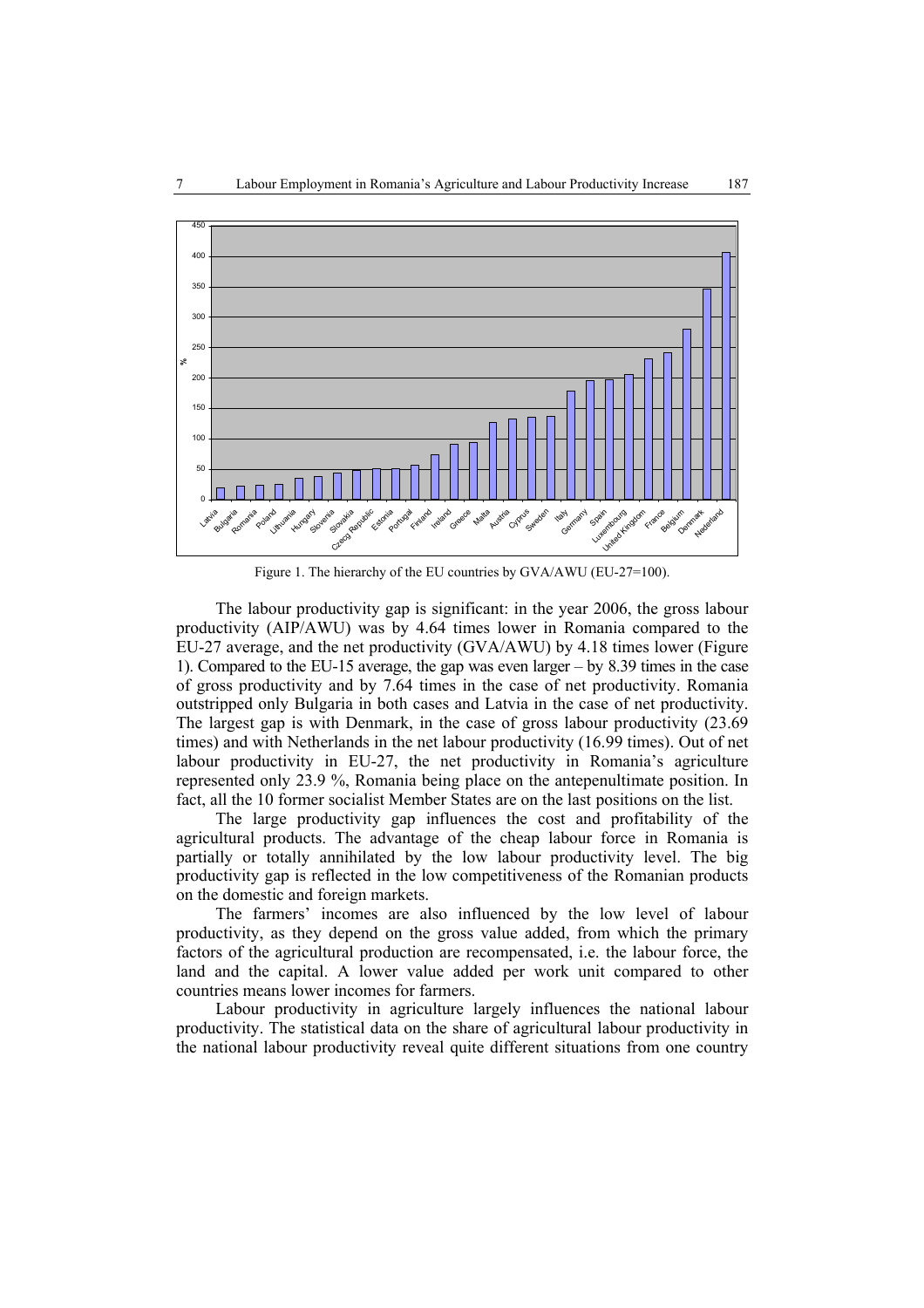| 188 | Marin Popescu |  |
|-----|---------------|--|
|     |               |  |

to another. As a rule, the more the population in agriculture has a higher share in he employed civil population, the greater is the influence of its productivity upon the national labour productivity. Romania is the most obvious example. As it has the highest share of the employed population in agriculture in EU-27 (30.6 %), the low labour productivity contributes to the decrease of the national labour productivity more than any country.

|  | ani |  |
|--|-----|--|
|--|-----|--|

 $\frac{0}{0}$  Share of population employed in agriculture in total civil  $1$ ) employed population Share of agriculture in GDP Share of labour productivity from agriculture in national labour productivity EU 27 1.2 20.34 Belgium 2.0 1 0.7 35.00 Bulgaria 1 81 1 6.2 1 76.54 Czech Republic 3.8 0.8 21.05<br>Denmark 3.1 1.1 35.48 Denmark 3.1 1.1 35.48 Germany 2.3 0.6 26.09 Estonia 1.7 34.00 Ireland 15.79 15.79 Greece 12.0 3.1 25.83 Spain 4.8 1.3.3 47.91 France 3.9 1.4 35.89 Italy 1.7  $\begin{array}{|c|c|c|c|c|c|c|c|c|} \hline \end{array}$  4.3  $\begin{array}{|c|c|c|c|c|c|c|c|} \hline \end{array}$  1.7  $\begin{array}{|c|c|c|c|c|c|c|c|} \hline \end{array}$  35.50 Cyprus 1.3 4.3 2.3 3.48 Latvia 11.2 11.9 16.96 Lithuania 12.4 18.55 Luxemburg 1.8 0.3 16.67 Hungary 1.8 4.8 2.5 32.08 Malta 1.7 1.2 1.2 70.59 Netherlands 3.3 1.7 51.52<br>Austria 5.5 1.0 18.18 Austria 18.18 18.18 Poland 15.8 15.19 Portugal 11.7 15.38 Romania 1 30.6 1 7.2 23.53 Slovenia 15.63 15.63 Slovakia 1.1 25.00 Finland 10.64 **4.7** 10.64 Sweden 2.2 0.4 18.18 United Kingdom 1.4 0.4 28.57<br>EU-15 3.7 1.1 29.73 EU-15 3.7 1.1 29.73

The share of labour productivity from agriculture in the national labour productivity 2006

1) including forestry, hunting and fisheries 2) Romanian agriculture contributed by 5.68 % to the GDP formation in 2007 and by 6.46 % in 2008. In 2007, the share of labour productivity in national productivity was down to 17.29 %.

*Source:* European Commission 2008, Agriculture in European Union – Statistical and Economic Information; own calculations.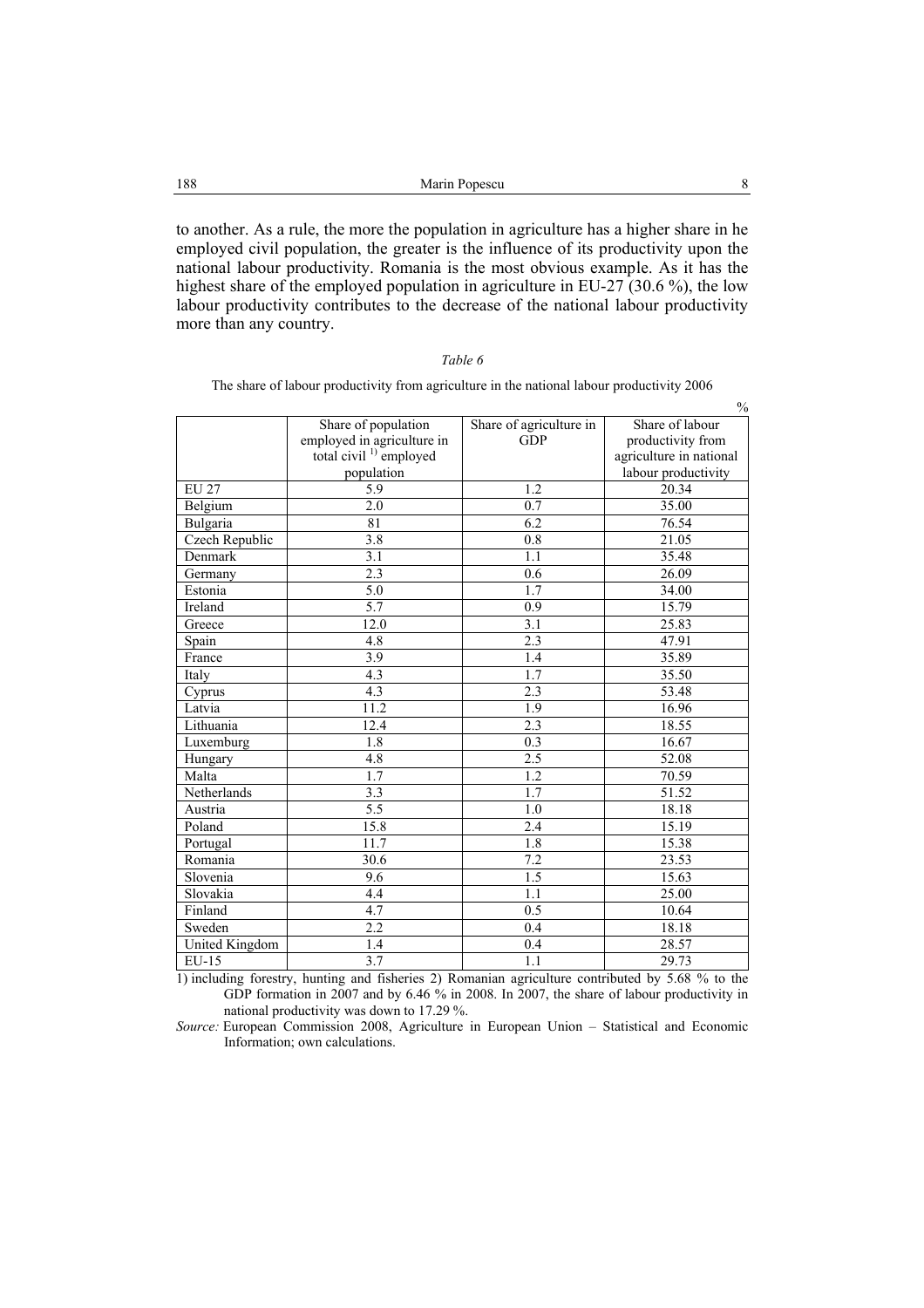In all the EU Member States, the labour force productivity in agriculture is lower than the national labour force productivity. The gap between the two indicators depends not only on the level of labour productivity in agriculture but also on the labour productivity level in the non-agricultural activities (Table 6).

This results in the situation that countries with quite similar levels of labour productivity in agriculture may feature great differences with regard to the share of the productivity from agriculture in the national labour productivity. Bulgaria, which is on the antepenultimate position as regards labour productivity in the EU is on the first position by its share in the national labour productivity, at great distance from Romania, although they have close values of labour productivity in agriculture.

The statistical data refute the thesis according to which labour productivity in agriculture would have the tendency to get close to the productivity in the nonagricultural activities as far as the economy develops. In agriculture, the labour productivity increase is constrained by natural factors, i.e. soil, weather, as well as by social and economic factors that are not found in the non-agricultural branches or that have a lower influence upon labour productivity in agriculture.

Although labour productivity in agriculture has increased from one period to another, the gap between it and the labour productivity in the non-agricultural sectors is maintained and it even increased in some periods; this is reflected in the decrease of the share of agricultural labour productivity in the national labour productivity. Thus, while in 1998 this share was 31.91% in EU-15, in 2006 it was down to 29.73%. This is the main reason why even in the most developed countries the incomes in agriculture are relatively lower compared to those in other sectors of activity, and the population employed in agriculture has the tendency to diminish even under the strictly necessary level, shifting to non-agricultural branches; this results in the need to hire immigrant labour force from the less developed countries.

The unlimited expansion of the non-agricultural activities and the limited expansion of the agricultural activities is ultimately reflected by the transformation of agriculture in a secondary branch. The paradox is that the importance of agriculture for the society is growing, as the population grows, as the demand for agricultural products increases, as the population's demand switches to higher quality products and the food and agricultural prices increase.

As a result, the assessment criterion for the importance of agriculture is not its share in the economy, but rather the fact that it ensures the type of necessary energy for the people's life by growing crops and animals. From this reason all countries, regardless of their size and their development stage, are vitally interested in the promotion of a Community agricultural policy that should ensure optimum conditions for the national production growth. Agriculture, through its role in ensuring the necessary foodstuffs for the population, has been and still remains a strategic sector of greatest importance for each country.

From the data presented above, it results that there is a significant gap between the labour productivity in Romania's agriculture and the average labour productivity in the EU agriculture. In these conditions, it is necessary to see the tendency of this gap. For this purpose, we present below the labour productivity in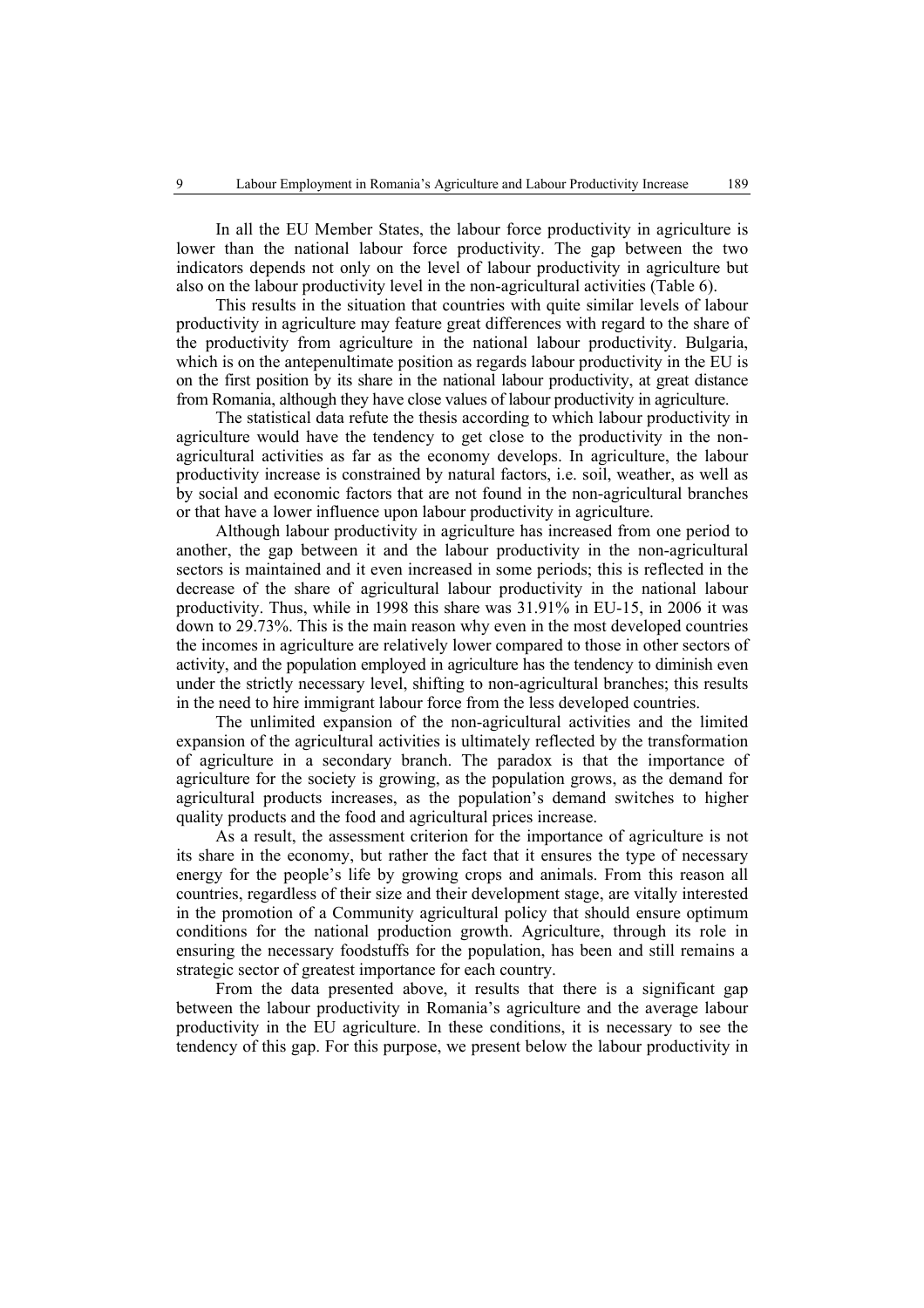| 190 | Marin Popescu |  |
|-----|---------------|--|
|     |               |  |

agriculture in EU-15 in different years, using the gross productivity and net productivity as indicators, calculated by relating the agricultural industry production and the gross value added to the population employed in agriculture (Table 7).

|  | ,,<br>r<br>77 |  |
|--|---------------|--|
|--|---------------|--|

| Labour productivity in Romania's agriculture and in EU-15 agriculture |  |
|-----------------------------------------------------------------------|--|
|                                                                       |  |

|                                          | UM         | 1999   | 2000   | 2006   | 2007   |
|------------------------------------------|------------|--------|--------|--------|--------|
| EU-15                                    |            |        |        |        |        |
| Employed population in agriculture $x$ ) | thousands  | 6896   | 6770   | 6244   | 6091   |
| Agricultural industry production         | mill. euro | 273658 | 280090 | 276562 | 298948 |
| Gross value added                        | mill. euro | 143695 | 146426 | 122799 | 131000 |
| Production/population                    | euro       | 39683  | 41372  | 44292  | 49080  |
| Value added/population                   | euro       | 20837  | 21628  | 19667  | 21507  |
| <b>ROMANIA</b>                           |            |        |        |        |        |
| Employed population in agriculture       | thousands  | 4851   | 3456   | 2843   | 2782   |
| Agricultural industry production         | mill. euro | 8285   | 8157   | 14365  | 14312  |
| Gross value added                        | mill. euro | 4441   | 4283   | 7010   | 6285   |
| Production/population                    | euro       | 1708   | 2360   | 5052   | 5144   |
| Value added/population                   | euro       | 915    | 1239   | 2466   | 2259   |
| $ROMANIA = 1$                            |            |        |        |        |        |
| Gross productivity in EU                 |            | 23.2   | 17.6   | 8.8    | 9.5    |
| Net productivity in EU                   |            | 22.8   | 17.5   | 8.0    | 9.5    |
| $\overline{EU}$ -15 = 100                |            |        |        |        |        |
| Gross productivity in Romania            |            | 4.30   | 5.70   | 11.4   | 10.48  |
| Net productivity in Romania              |            | 2.95   | 5.73   | 12.5   | 10.50  |

x) Forest operation, the economy of hunting and fisheries included.

*Source:* Calculations based upon European Commission data (Eurostat and Agriculture and Rural Development) FAO and UNSO.



Figure 2. Hierarchy of EU countries by the share of labour productivity in agriculture in national labour productivity in 2006.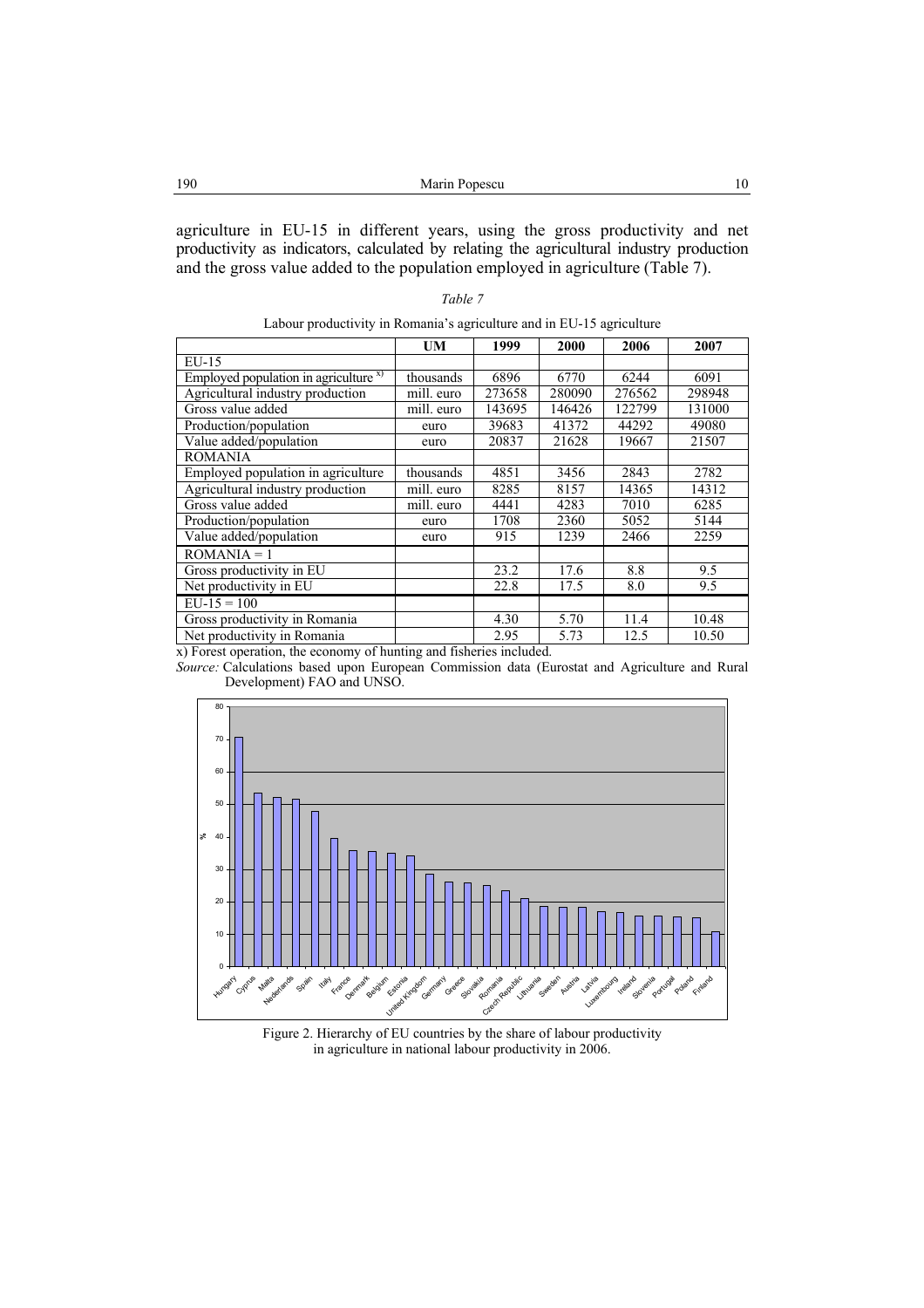The statistical data reveal that both in EU-15 and in Romania, labour productivity in agriculture has had an increasing trend, with oscillations caused by the evolution of the employed population or of the gross production and value added. In Romania, the increasing trend was stronger both in gross productivity and in net productivity, which led to the productivity gap diminution by several percentage points. Yet, the productivity gap remains very big. In 2007, the gross productivity and the net productivity in the Romanian agriculture represented only 10.5% of the productivity in the agricultural sector of EU-15. In the case of comparing to the average labour productivity in EU-27 agriculture, the productivity gap would be smaller. In the year 2007, the gross productivity would be 17.79% and the net productivity 23.81% of the average productivity in EU-27. If AIP and GVA are related to AWU – the gross productivity in Romania's agriculture in the year 2007 would represent 21.5%, and the net productivity 23.9% of the average level in EU-27. Reaching the average EU productivity level will need actions on many plans for a relatively long period of time.

# **3. DIRECTIONS OF ACTION FOR INCREASING THE HUMAN FACTOR PRODUCTIVITY**

Having in view the active role of the human factor in the overall production factors in agriculture, labour productivity growth represents an essential condition for agriculture development and bridging up the gaps between Romania's and the EU agricultural sectors. At present, in the economy and in agriculture implicitly, there is a shift from the economy mainly based upon physical resources to the knowledge-based economy (that in some papers is named "the revolution of knowledge" (Ovidiu Nicolescu 2004). It is the period when knowledge becomes the essential element of high productivity and high competitiveness. Knowledge, which should characterize and provide nobility to the human factor in Romanian agriculture, is acting as multiplier of the national wealth and can be used in order to reduce the quantity of necessary resources for the accomplishment of any desirable purpose, including productivity increase and the diminution of the gaps between Romania and EU. "Knowledge is also the most democratic source of power, being accessible both to the powerful and wealthy and to the weak and poor. It is not exhaustible, it is infinite extensible" (Alvin Toffler, 1995).

In order to narrow the productivity gap, the educational level of the population employed in the Romanian agriculture has to get close to that existing in the developed countries of the EU in the next years, both under quantitative aspect – i.e. including the whole population in the educational processes, and under qualitative aspect – focusing upon the knowledge with applicative value. Together with the improvement of the general education in the rural area, the development of the high school education with agricultural profile is needed, as well as the university education, so that the human resources in agriculture should have medium and high education, should have the necessary knowledge and skills for a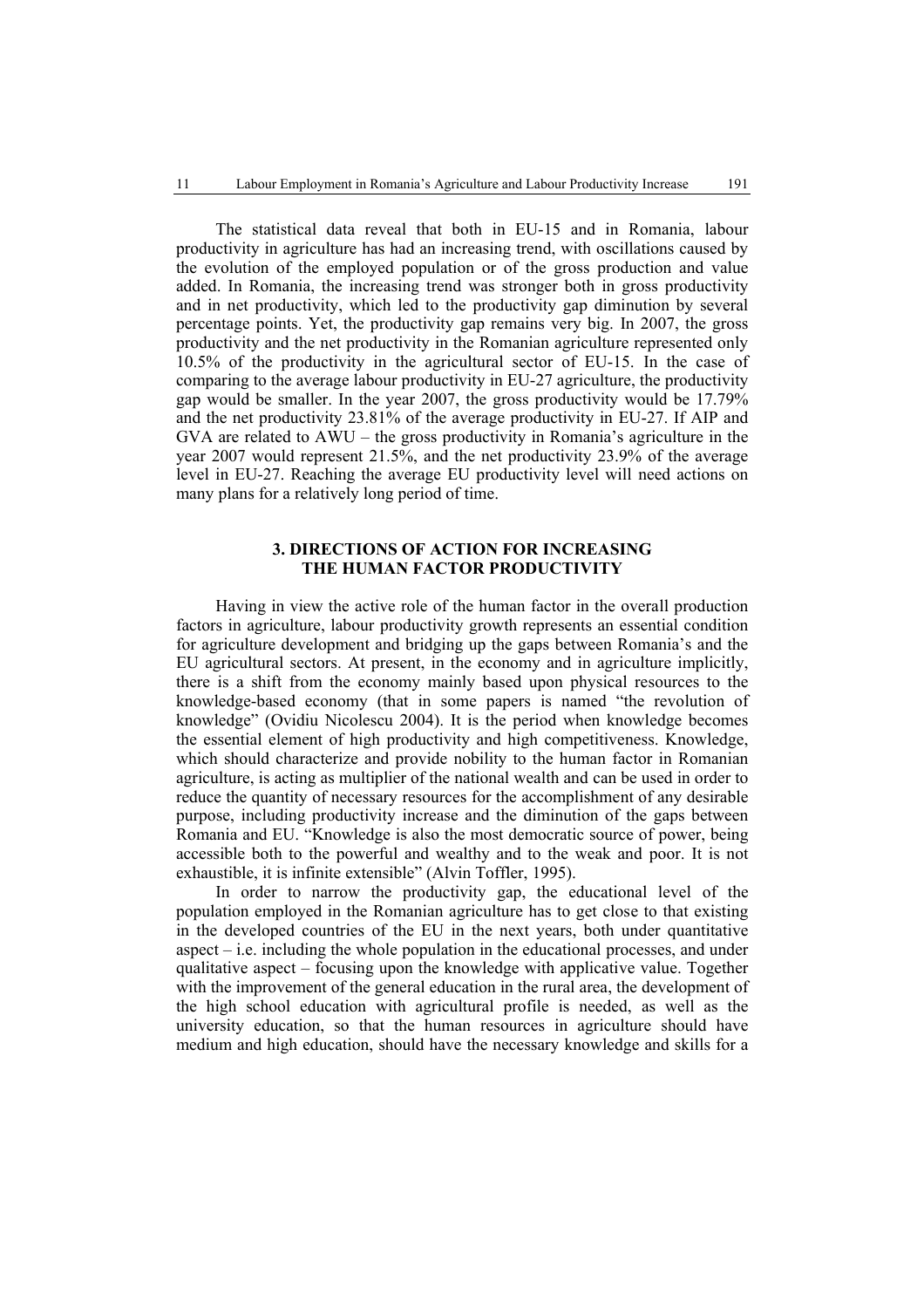modern agriculture practice, based on the use of the advanced technical means and technologies, of computers and internet.

The EU integration makes the agricultural producers face new challenges in relation to work and farm management, the obtaining of products at higher quality standards, the respect of the *acquis communautaire* rules, updated information on the market changes and on the agricultural policies. Under these conditions, the (professional, managerial and marketing) training of the agricultural producers is an essential condition for narrowing the productivity gap and for increasing agriculture competitiveness. Meeting this requirement means the development of a continuous training system for farmers under different forms. Special attention should be paid to the training of the farm heads, who are many in Romania, due to the small farm size.

The productivity gap diminution needs the rejuvenation of the population working in Romania's agriculture. While on the legal entity units the farm heads aged 65 and over represented only 3.2% and the whole population employed on these farms represented 1.6%, on the individual holdings the farm heads aged 65 and over represented 43.7% and the members of these farms 29.5% (The Farm Structure Survey, 2006). An important role in the rejuvenation of the population employed in agriculture could be played by the application of the provisions of the Rural Development National Plan, according to which the young farmers under 40 who wish to settle in the countryside will benefit of the non-refundable funds (for the measure 112) from EU, the received amount ranging from 10000 Euros to 25000 Euros per holding, on the condition that the beneficiary farmer owns an agricultural holding ranging from 6 to 40 ESU (one  $ESU = 1200$  Euros). The same target could be reached by the application of the Life Annuity Scheme, as well as by the establishment of cooperative companies.

Besides the increase of the labour force training and education level, labour productivity is directly or indirectly influenced by a series of natural, technical, economic, social, psycho-social, organizational and structural factors. The following actions could have an important contribution to farmers' labour productivity growth in Romania and to bridging up the gaps between Romania and the EU:

• Finance improvement. Agriculture has been and still is an under-financed sector. In the period 2001–2007, the net investments index grew only by 20.4%, compared to the year 2000, and the share of the investments in agriculture, hunting and forestry in total investments was lower each year, to represent only 3.4% of total investments in the year 2007. As a result, the fixed capital share in total tangible fixed assets was maintained at a very low level throughout the years, ranging from 1.3% in 2003 to 1.7% in 2007. With such an evolution of investments and of capital, agriculture lacked a development engine. This is one of the main reasons for the situation of agriculture in our country, for the accelerated diminution of agriculture contribution to GDP formation (the share of gross value added in agriculture to GDP formation was down from 11.4% in 2002 to 5.7% in 2007) and for the negative contribution of agriculture to GDP increase in certain years (in 2007 and not only). The improvement of the agricultural finance is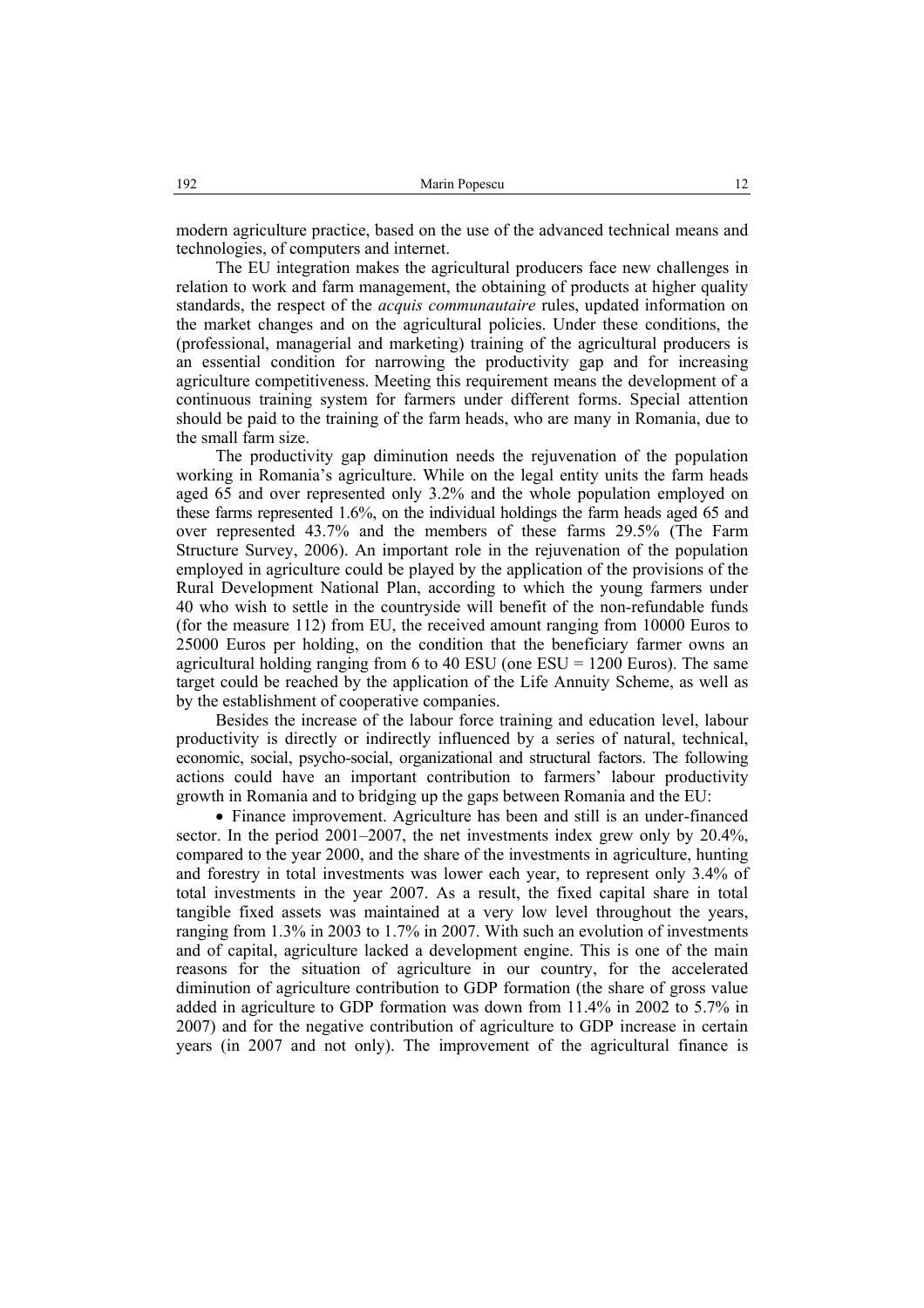possible through the change of vision of the decision-makers, of governors, with regard to agriculture, through the access to the EU non-refundable funds and their rational use, through determining the banks to provide mutually beneficial credits to farmers. As the banks with foreign capital (which dominate the banking system in Romania) are very cautious in providing credits to farmers, and the CEC-Bank is facing difficulties (from the EC) in increasing the capital, a bank with Romanian capital should be created, specialized in farm credits.

• Increase of farmers' capacity to counteract the destructive effects of some natural factors: global heating, drought, flooding, soil erosion, landslides, etc. by the creation of modern irrigation systems, the afforestation of non productive land, the development of the forest shelter belts, etc.

• Improvement of the technical endowment by the gradual replacement of the worn out and obsolete technical means by other new equipment, with higher technical and economic parameters. The application of the "Old Car" program in agriculture, too, could be beneficial on the short term. On the medium and long term, we consider it necessary to develop the national industry for the production of tractors and agricultural machinery. Romania, as a country where agriculture will continue to have an important role, should not become fully dependent of the imports of technical means.

• Agricultural production concentration through the increase of the economic and physical size of holdings. Romania is now on one of the last places in EU-27 in this respect. The fact that the largest part of farmers carry out their activity on holdings with less than one ESU (equivalent to1200 Euros) and with a physical size of less than 3 ha represents a constraint to labour productivity growth and to the diminution of the productivity gap between Romania and the EU average.

• Agricultural production structure change having in view a better use of the agricultural potential, obtaining products with higher value added in demand on the domestic and foreign markets, the creation of conditions for Romania's turning from a net importer into a net exporting country of agri-food products. The importance and emergency of the agricultural production structure change results from the fact that in the period 2001–2007, the deficit of the trade balance of agrifood products amounted to over 8.7 billion Euros, which exceeds by 8.1 times the funds allocated to Romania by EU under SAPARD for seven years, beginning with the year 2000. In the last years, Romania's imports reached up to 70% of the consumption needs in certain products. In order to diminish the food dependence on imports, we consider it necessary to develop the livestock production sector, the production of industrial crops, of vegetables, including the vegetables obtained in hothouses, the fruit production, as well as the organic production, which has very favourable conditions in Romania. A special focus should be laid on the agroprocessing industry, for meeting the domestic needs and for changing the foreign agri-food trade structure, which is characterized by extremely high shares of imported processed products. Romania sells live animals and raw agricultural products at very low prices and buys processed products at very high prices.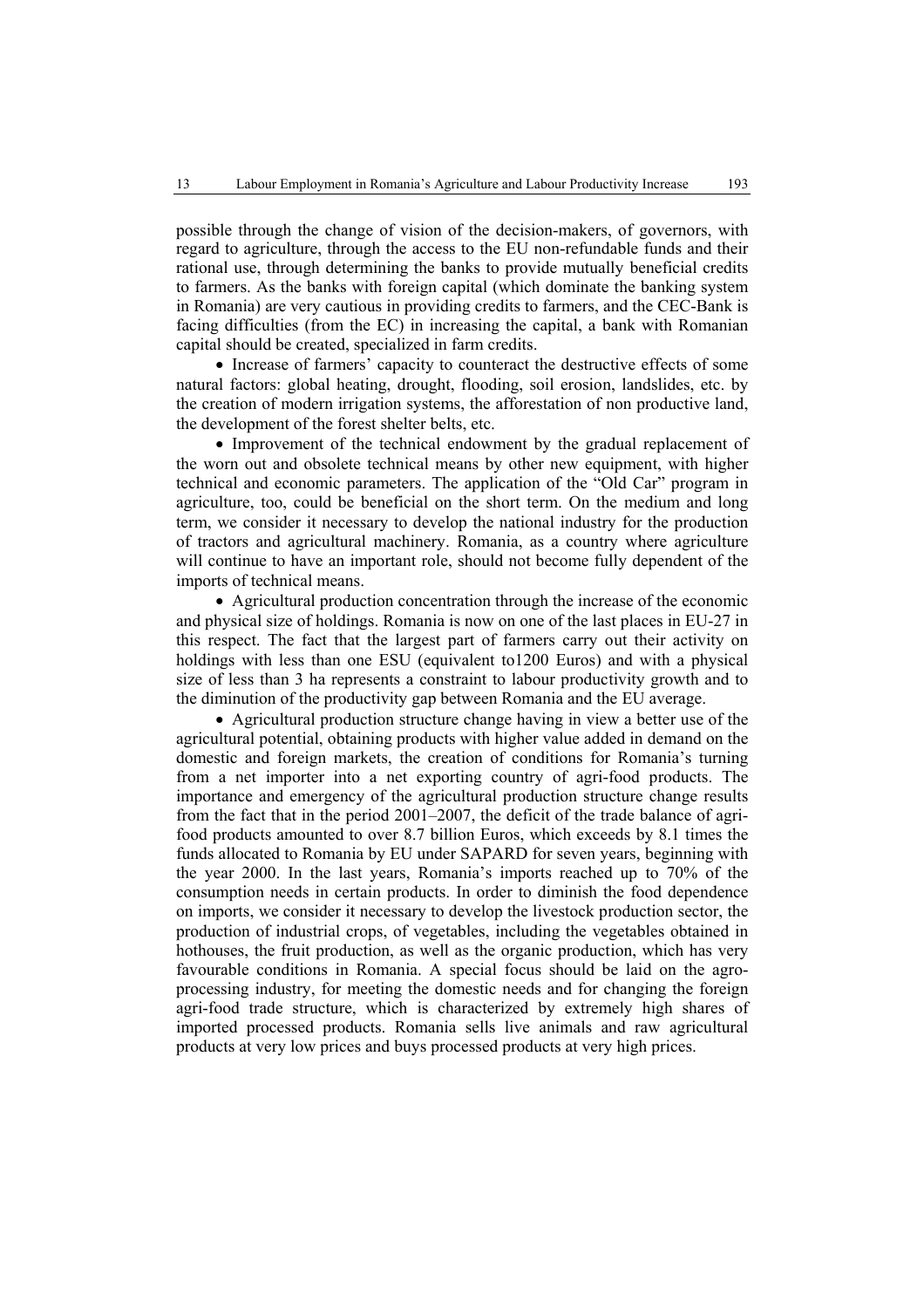• For the increase of labour productivity in agriculture, the change of the conditions in which the products are obtained on the domestic market is of great importance. The agricultural and agri-food market is affected by the noncorrelations between demand and supply, by the significant diminution of the exchange value of the agricultural products, with serious effects upon the farmers' incomes, by the loss of some important market segments in favour of the foreign products that are invading the domestic market.

The agricultural products market in Romania operates in such a manner that farmers are losers not only when they have a small production, but also when they obtain large production. They are the losers in the relation with the suppliers of non-farm products by the high prices these ask for their products, they are also losers in the relation with the banks that impose extremely high interest rates and collaterals difficult to accept, they are losers in the relation with their clients – processors, sellers, who buy their products at prices that most often do not cover even the production costs, they are losers in the relation with their intermediaries from the "free" markets, as well in the relation with the state, which imposes high taxes and fees for the different services they ask for. As a result, a large part of the value created in agriculture is transferred to other social categories and to the state.

The liberalization of products circulation favours the developed countries, the Romanian producers not being able to face the competition from the part of foreign products; this is not because these products are of higher quality, many times their quality is lower than the quality of the Romanian products. The cause is the commercial aspect, the presentation of products, and the production cost of foreign products, which is lower due to higher subsidies, lower interest rates to credits, export premia, etc. The market "creators", the wholesalers also contribute to the conquest of the Romanian market by the foreign producers; these prefer the foreign products in exchange for certain commissions they receive, the supermarkets are interested in bringing products from the country of origin of the capital, the state organizations with responsibilities in the field, under the pretext of consumer defense, consider that the imports are advantageous. As a consequence, the large mass of Romanian producers is excluded from the market, which is mostly characterized by unfair competition. Not being able to sell their products at convenient prices, they give up producing them, and they size their production according to their own consumption needs, and part of them leave to foreign countries for work to get higher incomes than they can get in Romania. The reconquest of the market is based upon farmer's regaining their confidence in the change, the adoption of a policy favourable to domestic production support, the organization of producers for the best use of production conditions, products collection, sorting, packaging, storage and sale if appropriate, either to processors, sellers, or directly on the domestic or foreign market.

In this way, labour productivity in agriculture implies the results obtained and the efforts made by farmers from production design to the sale of products to consumers. Labour productivity growth means taking into consideration the multitude of factors that contribute to the increase of output and to effort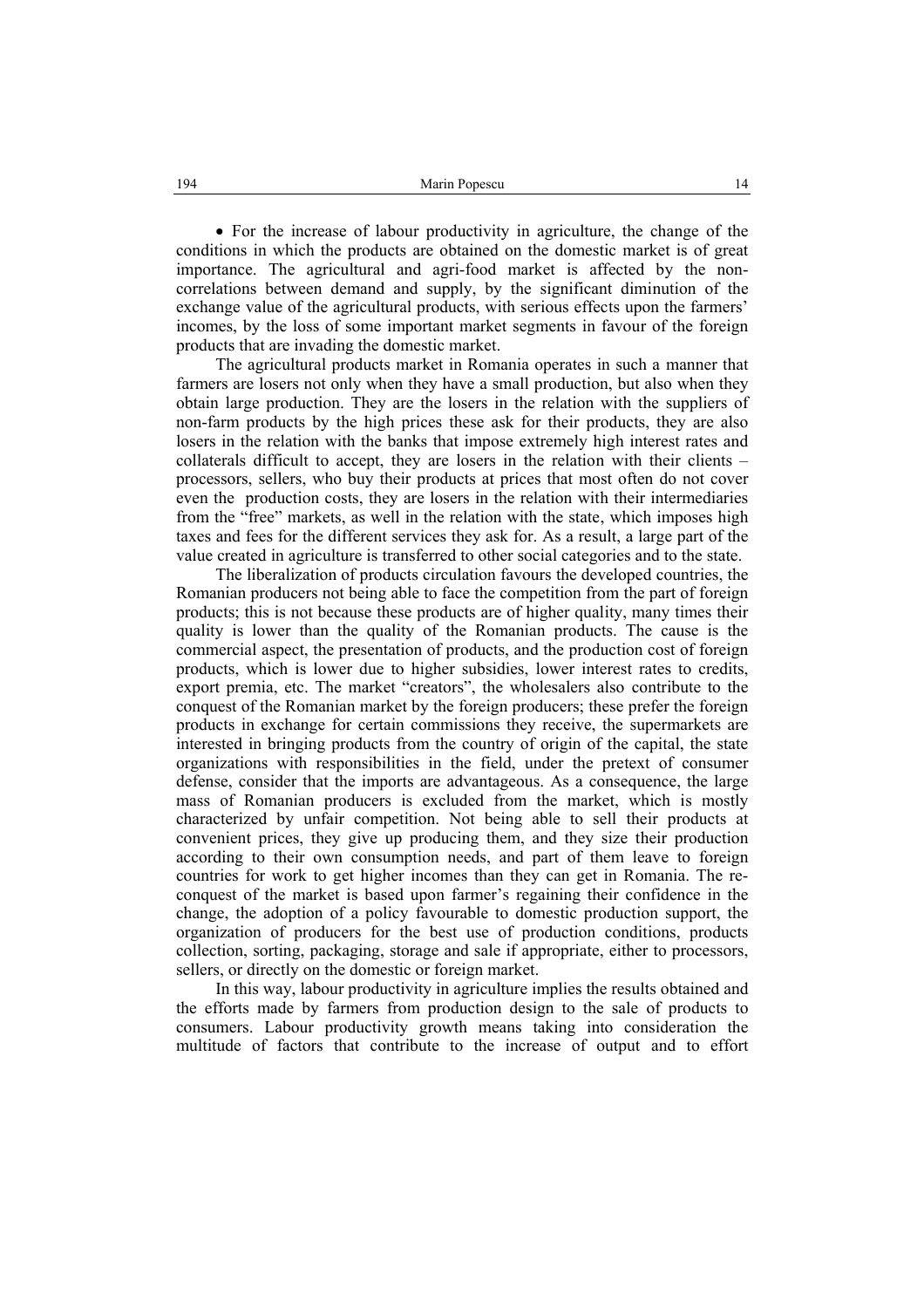rationalization. In the Romanian agriculture, there is a huge waste of production factors along the production flow, with a great variety of forms: uncultivated land areas, unused working time, money funds (subsidies included) spent with great delay, old fixed assets with high consumption of fuels and lubricants, agricultural works carried out after the due time (irrigations included), unused production due to the absence of animals, lack of outlets for products, etc. The wastage can also take the form of non-application of crop rotation, non-use of the performant biological material, labour force migration, production deterioration or loss by the storage in inadequate spaces, sale of fruit and grapes under the form of alcoholic beverages and not by their direct sale on the market. Wastage diminution can be an important source for labour productivity and economic growth.

### **4. CONCLUSIONS**

The main employment characteristic is the significant diminution of the population working in agriculture and of its share in total civil employed population. In both situations, the diminution is higher to that in EU-27 and EU-15. The same trend can be noticed in the total work input expressed in AWU, which narrows the existing gaps compared to the EU average. In spite of this, the gaps still remain very large, with regard to the work input per person who is working on the agricultural holdings. In Romania's agriculture, there is still a serious labour force surplus that was fed in certain periods by the massive labour force rationalization from other sectors of the economy. Coming back "home", their marginal productivity was null or almost null. By their consumption of agricultural production they contribute to the diminution of the available production for the market and of household incomes.

Labour productivity in the Romanian agriculture is low, and the gap between Romania and the EU average us relatively high in this respect. Thus, the gross labour productivity (AIP/AWU) was 4.16 times lower and the net productivity 4.18 times lower than the EU average in 2006. It is also significant that Romania, which has the largest population employed in agriculture among the EU-27 countries is on the  $25<sup>th</sup>$  position as regards labour productivity. It achieves only 23.9% of the average productivity level obtained in EU-27. The low productivity is reflected in the farmers' incomes, in their poverty level, in the fact that over 5000 villages are very poor villages, out of almost 13000 villages (D. Sandu, 2005); poverty is also the cause of people leaving to foreign countries for work.

Referring to the labour productivity trend in Romania's agriculture and the gap between Romania and EU, the statistical data for the period 2000–2007 reveal an increasing trend of production per employed person and the gap diminution trend compared to EU-15: labour productivity per person in EU-15 increased from 41372 euros in 20000 to 49080 euros in 2007 and in Romania from 2360 euros to 5144 euros. Labour productivity in Romania's agriculture represented 5.75 of the labour productivity in EU-15 in 2000 and 10.48% in 2007. A similar increase was also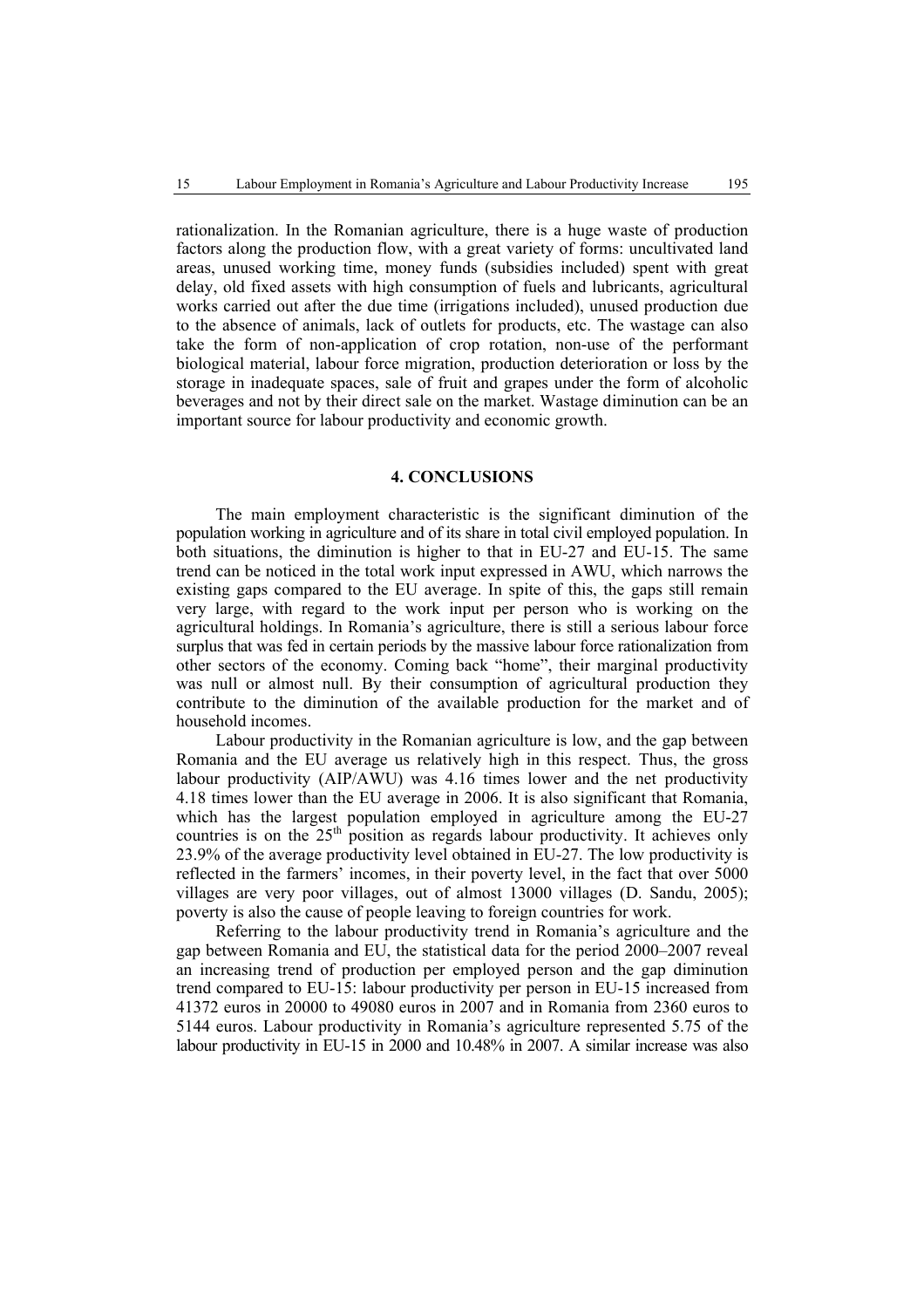noticed in net productivity. Although the productivity gap diminished (by 5 % and 3 % respectively in 7 years), it is still significantly large and its diminution rate is very low.

In the next years we consider (with the exception of the years of crisis) that labour productivity may increase in Romania's agriculture faster than in the previous period and consequently the productivity gap will decrease more obviously. We have in view the following:

• The lessons learnt from under estimating agriculture, the fact that any "savings" made in relation to the support to agriculture, any delay in providing the necessary subsidies for the prevention and counteracting of the destructive effects of some natural factors, any non intervention in the market mechanisms when some disturbances are noticed are materialized into production losses and inefficiency, in massive imports and in the trade balance deficit increase, with inestimable negative effects upon farmers and national economy.

• The existence in Romanian agriculture of some individual and legal entity farms that obtain production and gross value added level per employed person or per work input that are close or equal to those obtained in the developed countries. The number of such farms will increase in the next years.

• The global financial and economic crisis that also affects the Romanian agriculture is not only the final point of an economic cycle, but also the starting point for a new cycle. In the period of crisis, the governments are trying to remove the factors that led to crisis; new orientations appear in the theory and practice of the social and economic development, strategies are designed for surmounting the crisis, for the beginning of a new cycle, with adequate means and goals. In the period of crisis, new opportunities emerge for the development of agriculture, for productivity growth and efficiency increase. However, the problems that the Romanian agriculture is facing are not only those brought about by the global financial and economic crisis, but also those generated by the agrarian crisis in Romania, which remained unsolved and resulted in Romania's being at the periphery of EU and Europe, in Romania's transformation into a net exporter of labour force and a net importer of agri-food products.

• The numerous possible directions of action mentioned above – the increase of the labour force educational level, labour force rejuvenation, the improvement of the agricultural finance and crediting and, on this basis, the increase of farmers' technical endowment, the production concentration into viable units and the orientation towards products with a higher value added and with solvent demand on the domestic and foreign markets, the reversal of the exports/imports ratio so that Romania should become a net exporter of agri-food products in the shortest time possible, the improvement of the marketing conditions, of the market relations, the increase of the competitiveness level of the Romanian products and the unfair competition diminution, the diminution of wasting manifested under different forms. An important role in the actions mentioned above is played by Romania's integration into the European Union, both by the fulfillment of the obligations convened upon, and by the access to the funds allocated to Romania for agriculture and rural area development.